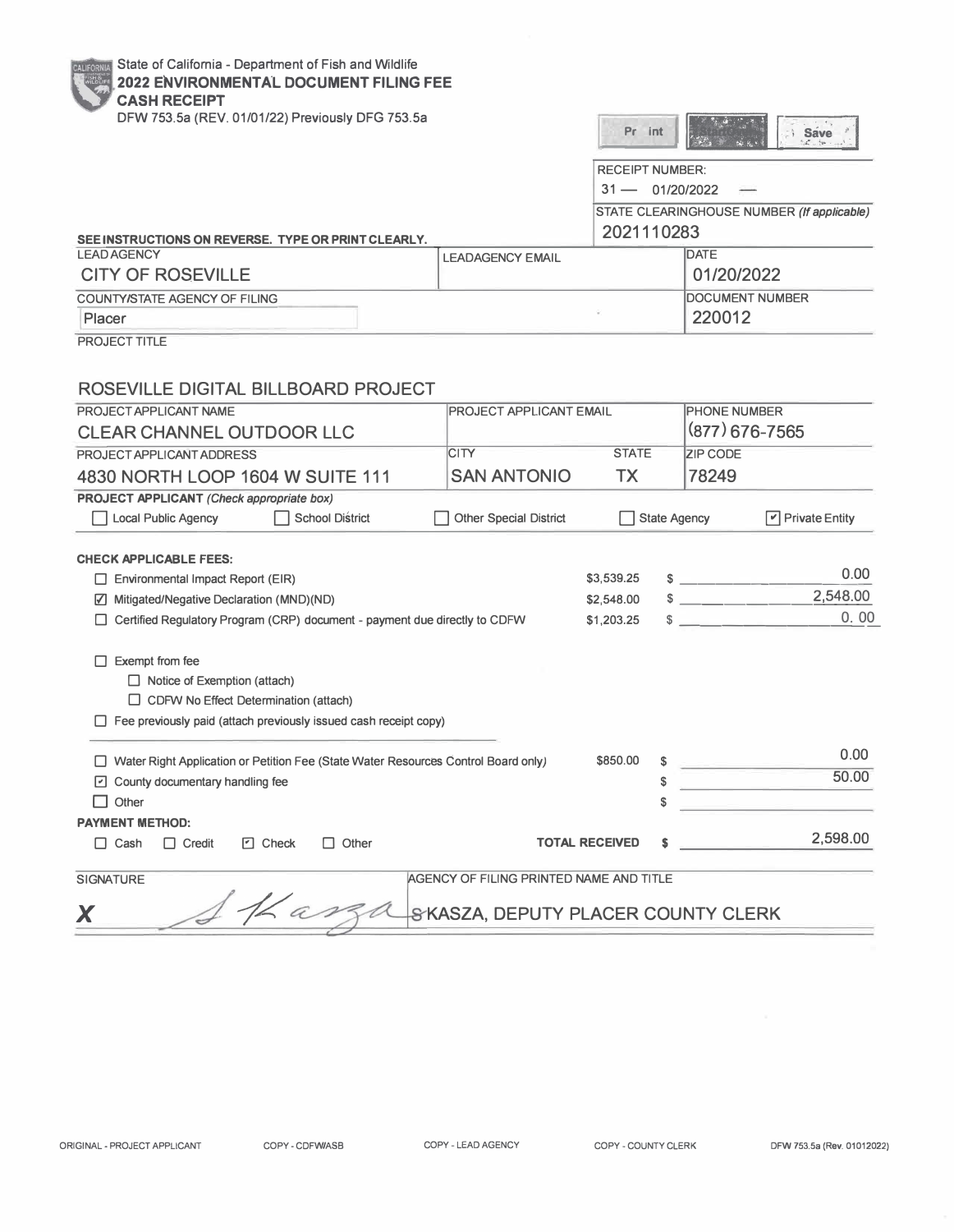

DATE:

**City Clerk** 311 Vernon Street Roseville, California 95678-2649



for a MITIGATED NEGATIVE DECLARATION

TO: **County Clerk County of Placer** 2954 Richardson Drive Auburn, CA 95603

**State Clearinghouse** P. O. Box 3044 Sacramento, CA 95812-3044

FILED

FROM: **CITY OF ROSEVILLE** Office of the City Clerk 311 Vernon Street Roseville, CA 95678

**JAN 20 2020** 

**COUNTY CLERKING** 

**SUBJECT:** NOD FILING, AS REQUIRED BY CEQA (Public Resources Code Section 21152)

**PROJECT TITLE: Roseville Digital Billboard Project** 

January 20, 2022

PROJECT APPROVAL DATE: January 19, 2022

**POSTED** Through **RYAN RONCO** 

STATE CLEARINGHOUSE NUMBER: 2021110283

CONTACT PERSON: Terri Shirhall, Environmental Coordinator, Development Services Department

PROJECT LOCATION: The project site is located southwest of the intersection of I-80 and Douglas Boulevard, beyond the terminus of South Harding Boulevard, in the City of Roseville, CA. The project site, identified by Assessor's Parcel Number 014-183-029, is vacant and covered in dirt and ruderal grasses. The northern portion of the parcel has been used seasonally as a Christmas tree lot and the entire parcel has been used as a construction staging area by the Caltrans. Surrounding land uses include single-family residences to the west and southwest, a commercial area to the north, and I-80 and an associated on-ramp to the east and southeast. The project site has a General Plan land use designation of Community Commercial (CC) and is zoned Planned Development (PD192).

SUMMARY PROJECT DESCRIPTION: Installation, operation, and maintenance of a two-sided electronic billboard, approximately 35 feet to 50 feet tall, with sign faces approximately 14 feet by 48 feet, at the eastern portion of the project site. The electronic display messages would be visible both from the northbound and southbound lanes of I-80. The display faces would be configured in a "V" angle to optimize views from I-80, and would be oriented to face away from the nearest single-family residences.

Ground disturbing activities associated with construction of the proposed project would be limited to auger drilling on the southeast portion of the parcel and worker vehicle circulation. Construction activities would take place between 7:00 AM and 7:00 PM Monday through Friday and between 8:00 AM and 8:00 PM Saturday and Sunday, in compliance with the City's Noise Ordinance. Construction would occur over approximately two weeks.

## DETERMINATIONS FOR MITIGATED NEGATIVE DECLARATION

This notice is to advise interested parties that the City of Roseville (Lead Agency) has approved and made the following determinations regarding the above-described project:

An Initial Study/Mitigated Negative Declaration was prepared and adopted by the City of Roseville pursuant to the provisions of CEQA.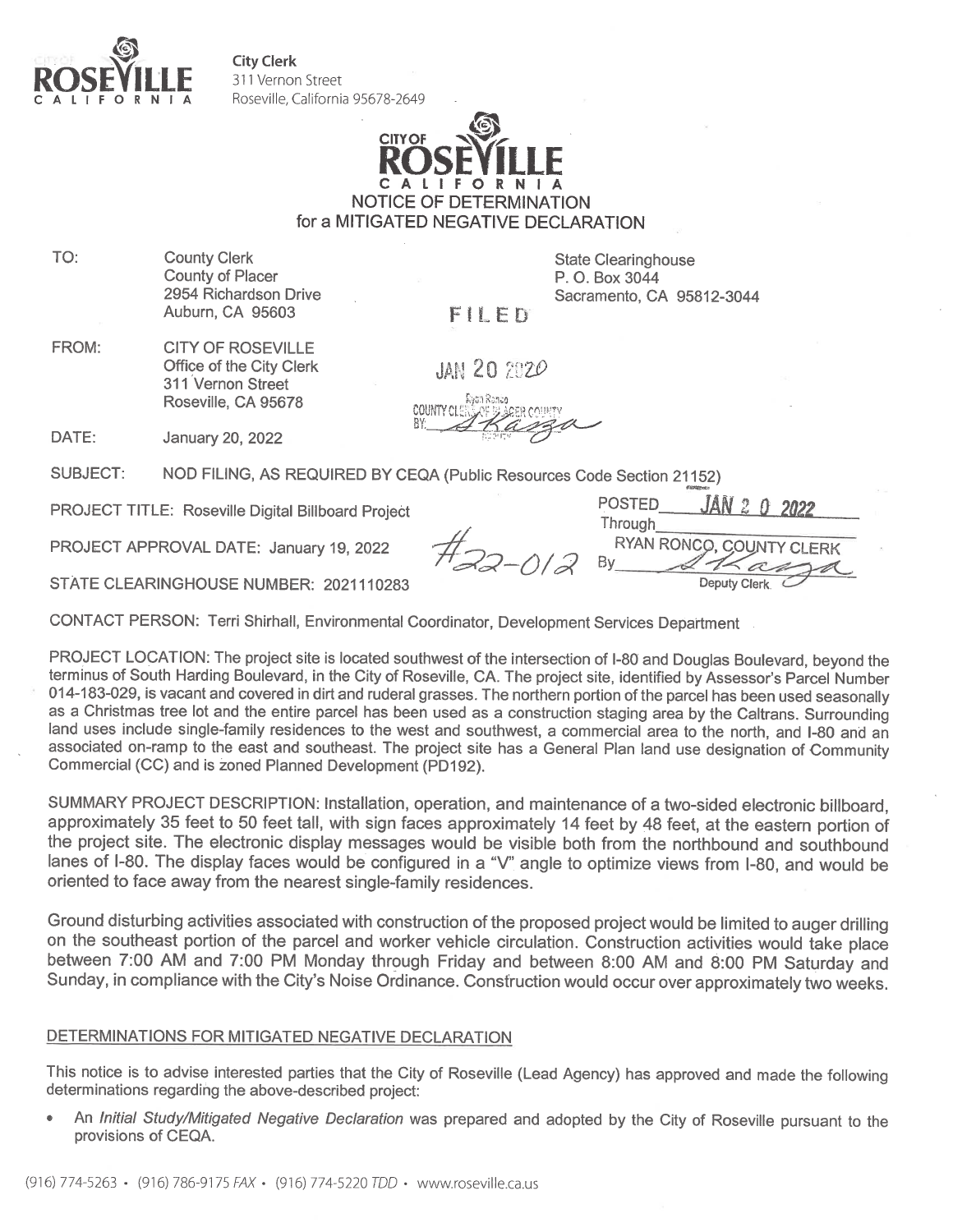

**City Clerk** 311 Vernon Street Roseville, California 95678-2649

- As approved, the project will not have significant effects on the environment.  $\overline{\phantom{a}}$
- Mitigation measures were made a Condition of Approval of the project and a Mitigation Monitoring and Reporting Program was adopted for this project.
- Findings and a Statement of Overriding Considerations were not adopted for the proposed project since significant and  $\bullet$ unavoidable impacts were not identified.

The environmental documentation and record of project approval may be examined at the City of Roseville, Office of the City Clerk, 311 Vernon Street, Roseville, CA 95678; Monday-Friday, 8 a.m. to 5 p.m. (916-774-5263).

 $1 - 20 - 22$ 

Helen Dreyer, Acting City Clerk of the City of Roseville

Date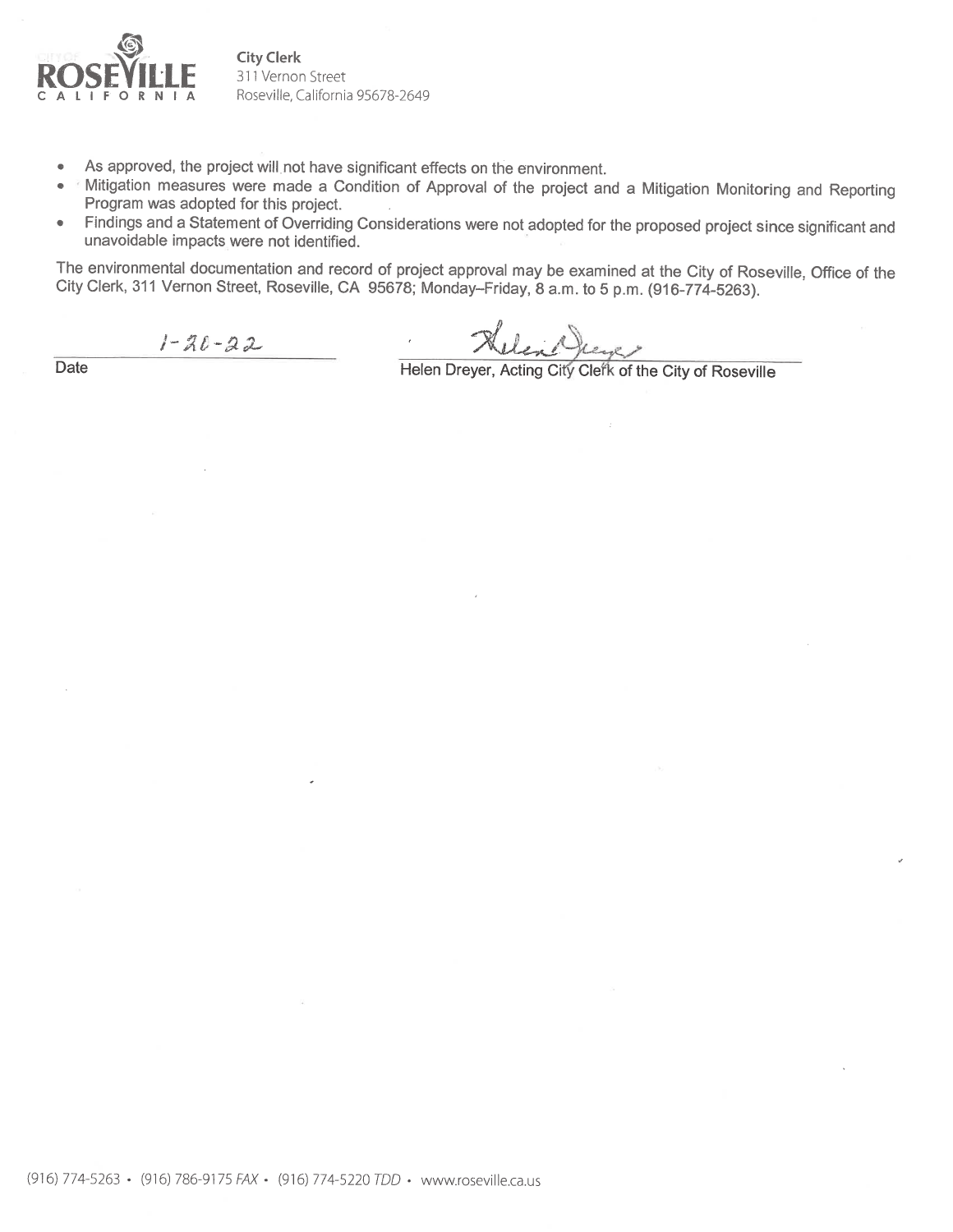## RESOLUTION NO. 22-017

 $\rightarrow$ 

## ADOPTING THE INITIAL STUDY/MITIGATED NEGATIVE DECLARATION AND APPROVING THE MITIGATION MONITORING AND REPORTING PROGRAM FOR THE DIGITAL BILLBOARD SITE AT 260 S. HARDING BOULEVARD

WHEREAS, in April 2020, staff released the Digital Billboard Project Request for Proposals (RFP) and received three proposals; and

WHEREAS, in August 2020, staff rejected all proposals in order to further refine the scope of the Digital Billboard project and obtain direction from City Council; and

WHEREAS, in December 2020, staff issued a revised Digital Billboard RFP based on City Council direction; and

WHEREAS, in accordance with California Environmental Quality Act (CEQA), an Initial Study was prepared for the proposed project; and

WHEREAS, the Initial Study/Mitigated Negative Declaration (IS/MND) was made available for a 30 day public review and comment period from November 19, 2021 through December 19, 2021; and

WHEREAS, consistent with CEQA Guidelines Section 15097, a Mitigation Monitoring and Reporting Program (MMRP) has been prepared to assist with the tracking and implementation of required mitigation measures; and

WHEREAS, the Initial Study conclusion is that with implementation of all mitigation measures identified in the IS/MND and MMRP, all potential impacts would be reduced to less than significant and an MND is proposed to satisfy CEQA requirements; and

WHEREAS, staff recommends adoption of the IS/MND and approval of the MMRP to satisfy the project's CEQA requirements.

NOW, THEREFORE, BE IT RESOLVED by the City Council of the City of Roseville that it finds on the basis of the Initial Study/Mitigated Negative Declaration, and the whole record, including public comments and other documents, that if the Roseville Digital Billboard Project is conditioned with mitigation measures as proposed, there is no substantial evidence that the Project will have a significant effect on the environment; the Mitigated Negative Declaration reflects the independent judgment and analysis of the City of Roseville, and the Initial Study/Mitigated Negative Declaration for the Project is hereby adopted.

BE IT FURTHER RESOLVED that the Mitigation Monitoring and Reporting Program for the Roseville Digital Billboard Project is hereby approved.

PASSED AND ADOPTED by the Council of the City of Roseville this 19<sup>th</sup> day of January, 2022, by the following vote on roll call:

| <b>AYES COUNCILMEMBERS:</b>   | Alvord, Roccucci, Mendonsa, Bernasconi |
|-------------------------------|----------------------------------------|
| <b>NOES COUNCILMEMBERS:</b>   | Houdesheldt                            |
| <b>ABSENT COUNCILMEMBERS:</b> | <b>None</b>                            |